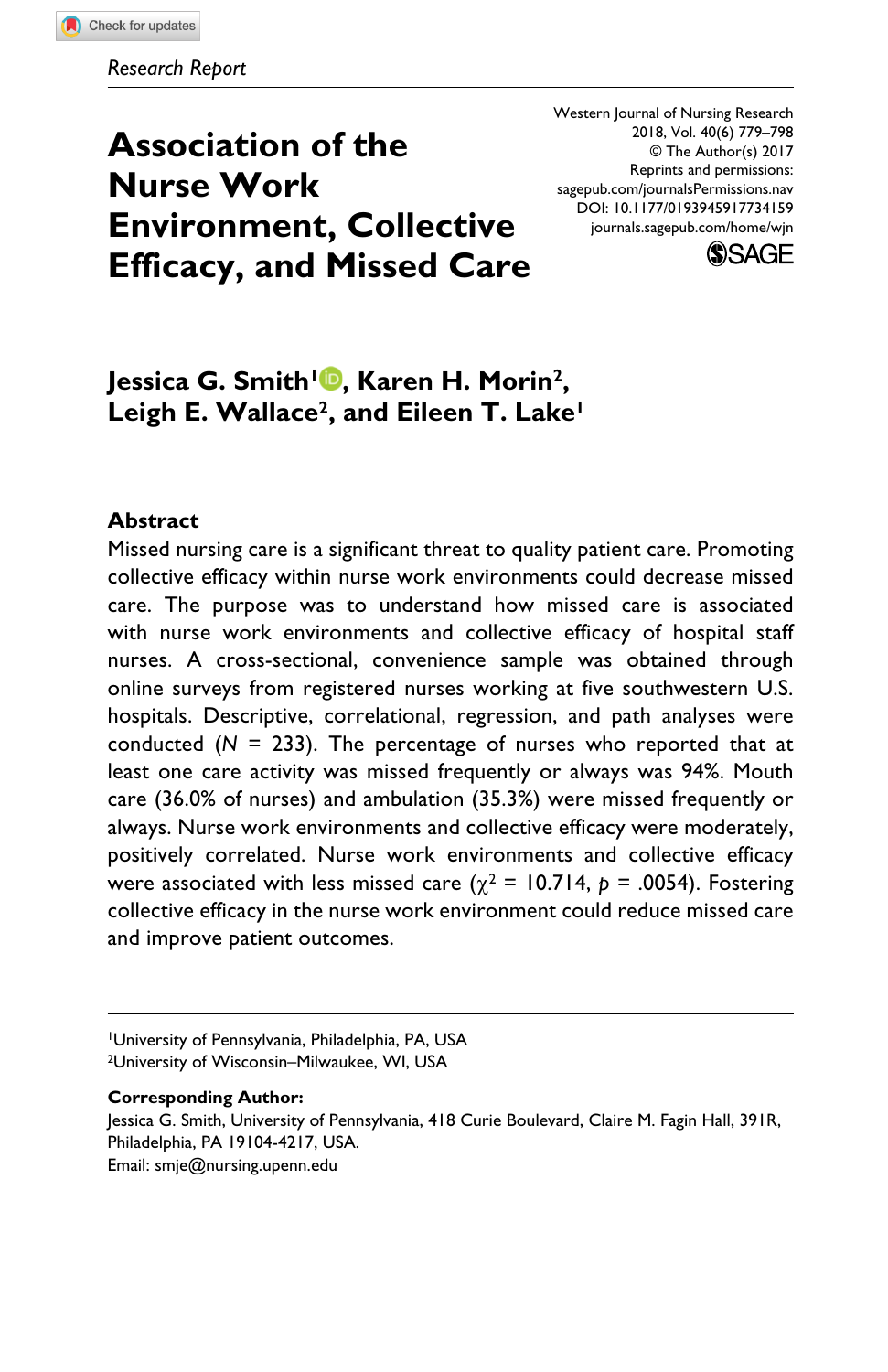#### **Keywords**

health care, registered nurses, hospitals, organizational culture, surveys and questionnaires

Nurses miss required patient care in hospitals around the world (Jones, Hamilton, & Murry, 2015). Missed nursing care is "any aspect of required patient care that is omitted either in part or in whole or delayed" (Kalisch & Williams, 2009, p. 211). Missed nursing care is a significant global problem in hospitals (Jones et al., 2015). A recent review of 54 studies identified the nurse work environment and insufficient or poorly allocated nursing resources as principal organizational factors influencing missed care (Jones et al., 2015). Missed nursing care is associated with increased adverse events (Sochalski, 2004), decreased nurse-reported care quality (Schubert et al., 2008), decreased patient satisfaction (Lake, Germack, & Viscardi, 2016), increased readmissions among heart failure patients (Brooks, Carthon, Lasater, Sloane, & Kutney-Lee, 2015), decreased job satisfaction (Kalisch, Tschannen, & Lee, 2011a), and increased intention to leave (Tschannen, Kalisch, & Lee, 2010).

Reasons to explain missed care include staffing (Kalisch, Tschannen, & Lee, 2011b), the practice environment (Brooks Carthon et al., 2015), and teamwork (Kalisch, Xie, & Ronis, 2013). Although teamwork has been found to be an effective intervention to decrease missed care (Kalisch & Lee, 2010; Kalisch et al., 2013), the capacity of a group of nurses to solve problems is not discussed in the missed care literature. Collective efficacy, the capacity of a group of nurses to solve patient care problems, is an understudied phenomenon that might explain missed nursing care even in the presence of teamwork interventions. Researchers have defined collective efficacy broadly as the ability of a work group to function effectively (Egenberg, Oian, Eggebo, Arsenovic, & Bru, 2016).

Missed care would occur less frequently if nurses work together to handle a high workload. Without strong group identity and motivation, nurses may disregard the unmet needs of other nurses' patients and not feel a responsibility to their unit. Better practice environments may foster collective efficacy and thereby reduce missed care. Empirical evidence about these relationships would have practice, policy, and research implications. In the practice context, managers are challenged to address missed nursing care and the poorer nursing care quality that might result. From a policy perspective, discerning the aspect of the practice environment most relevant to collective efficacy may guide manager efforts. Research should move toward examining how nurse processes affect the outcome of missed nursing care. To address this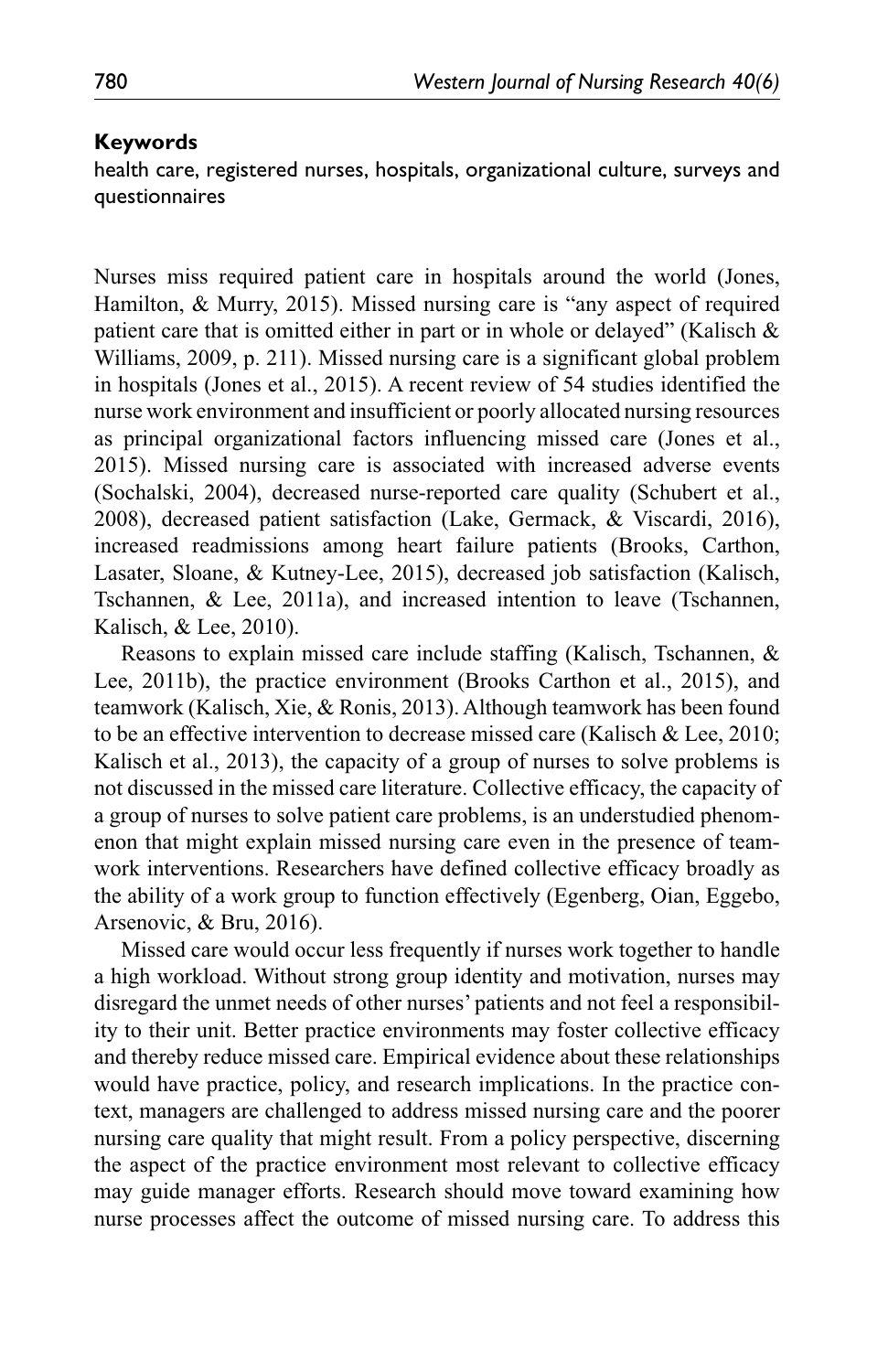gap in the literature, the purpose of this study was to describe the relationships among the practice environment, collective efficacy, and missed nursing care. The specific aims of this study were to (a) describe the frequency of missed nursing care in a multihospital U.S. sample, (b) determine the relationship between the nurse work environments and missed care, and (c) explore the association of the nurse work environment and collective efficacy with missed nursing care.

# **Nurse Work Environments, Collective Efficacy, and Missed Nursing Care**

For decades, theorists and researchers have examined the effectiveness of health care service in hospital systems through Donabedian's Structure– Process–Outcome model (Ayanian & Markel, 2016; Berwick & Fox, 2016). We apply this framework to the major concepts in this study and their hypothesized relationships. In Donabedian's model, hospital structures are defined as " . . .the physical and organizational settings in which they work" (Donabedian, 1980, p. 81). One nurse-related structure that has been associated with missed nursing care is the nurse work environment, which is defined as "the organizational characteristics of a work setting that facilitate or constrain professional nursing practice" (Lake, 2002, p. 178). The nurse work environment has been associated with patient care quality and outcomes across countries (Warshawsky & Havens, 2011).

One interpersonal structural characteristic that may be influenced by the nurse work environment is collective efficacy, defined as "a group's shared belief in its conjoint capabilities to organize and execute the courses of action required to produce given levels of attainment" (Bandura, 1997, p. 477). According to Bandura (1982), collective efficacy reveals "the strength of groups, organizations, and even nations lies partly in people's sense of belief that they can solve their problems . . ." (p. 143). In a correlational study, Lee and Ko (2010) found that collective efficacy had a small but significant association with reduced error in nursing performance among a sample of Korean hospital nurses. One collective efficacy intervention among hospital staff was associated with better patient outcomes (Egenberg et al., 2016). Among nursing students, an interprofessional education intervention was associated with greater perceptions of collective efficacy (Wong et al., 2017). There is, however, a limited amount of research about the role of collective efficacy. Collective efficacy represents a previously unexplored structural element within Donabedian's framework.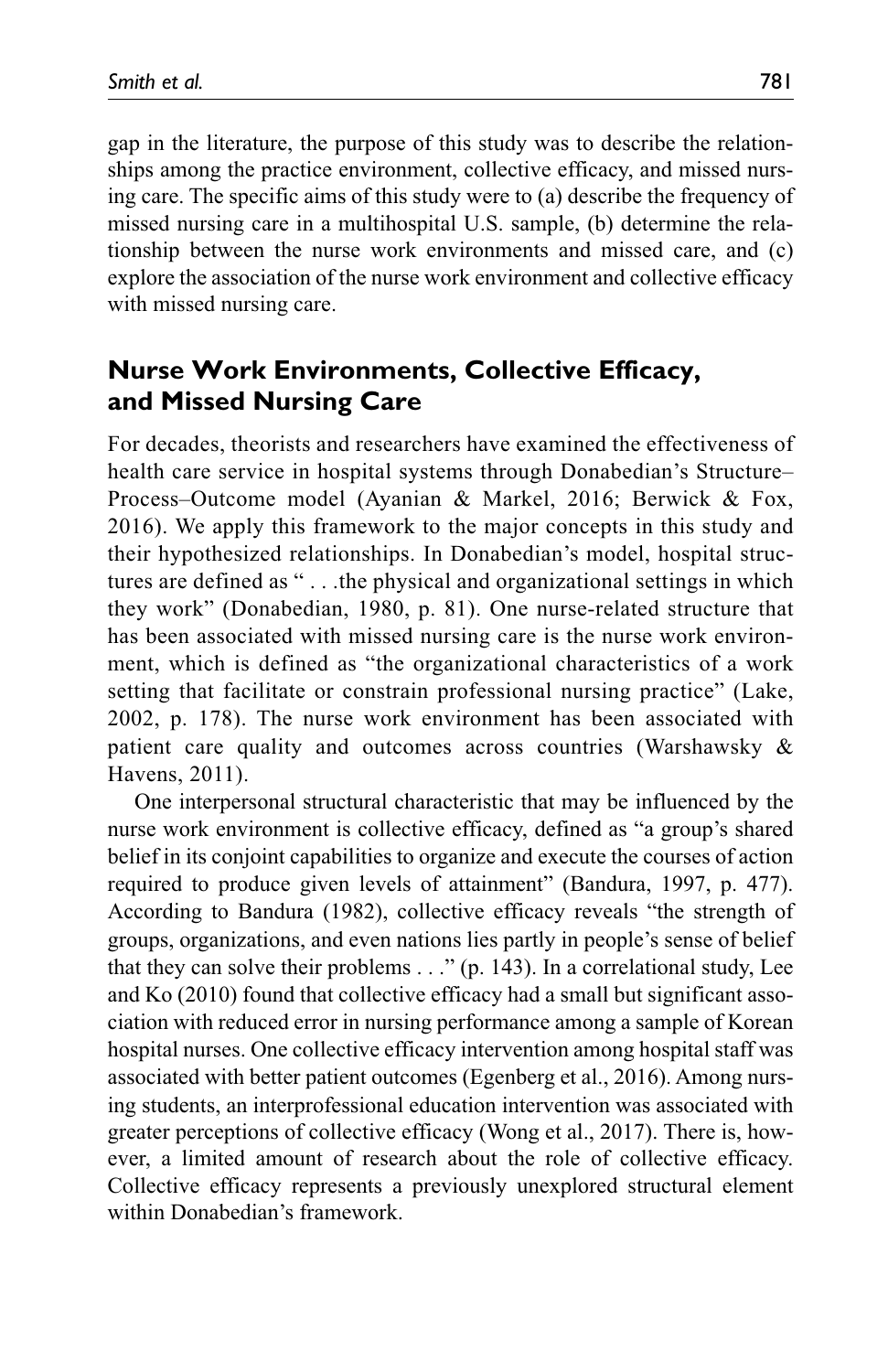According to Donabedian, hospital processes are defined as the care delivered to patients (Donabedian, 1980). The process we examine in this study is missed nursing care. There are four different terms used to describe the phenomenon of missed care: (a) "tasks left undone" (Sochalski, 2004), (b) "rationed care" (Schubert et al., 2008), (c) "missed nursing care" (Kalisch, Landstrom, & Hinshaw, 2009), and (d) "unfinished care" (Jones et al., 2015). These terms are synonymous to missed care. For clarity, we will refer to the phenomenon as missed nursing care throughout this article. Missed nursing care has been linked empirically to the second concept in Donabedian's framework, hospital processes. Outcomes, the third concept in Donabedian's framework, are not addressed in this study.

Qualitative research has documented the association of shared work group expectations with how nurses perceive the prioritization of required care (Chan, Jones, & Wong, 2013). However, no quantitative studies have explored how the nurse work environment and collective efficacy are associated with missed nursing care. It is appropriate to explore how the capacity of nurses to solve problems influences missed nursing care.

### **Purpose**

This study addresses the knowledge gap about how the nurse work environment relates to collective efficacy and missed nursing care. Based on Donabedian's conceptual framework, the three hypotheses for this study were as follows:

**Hypothesis 1:** The nurse work environment, the overarching structural context, is related to the interpersonal structural concept collective efficacy.

**Hypothesis 2:** The nurse work environment is related to the process of missed nursing care.

**Hypothesis 3:** Collective efficacy is related to the process of missed nursing care.

# **Method**

#### *Design*

This study featured a quantitative, cross-sectional design to assess registered nurses' ratings of the nurse work environment, collective efficacy within their patient care unit, and missed nursing care. A convenience sample of registered nurses from three Magnet® and two Pathway to Excellence® (American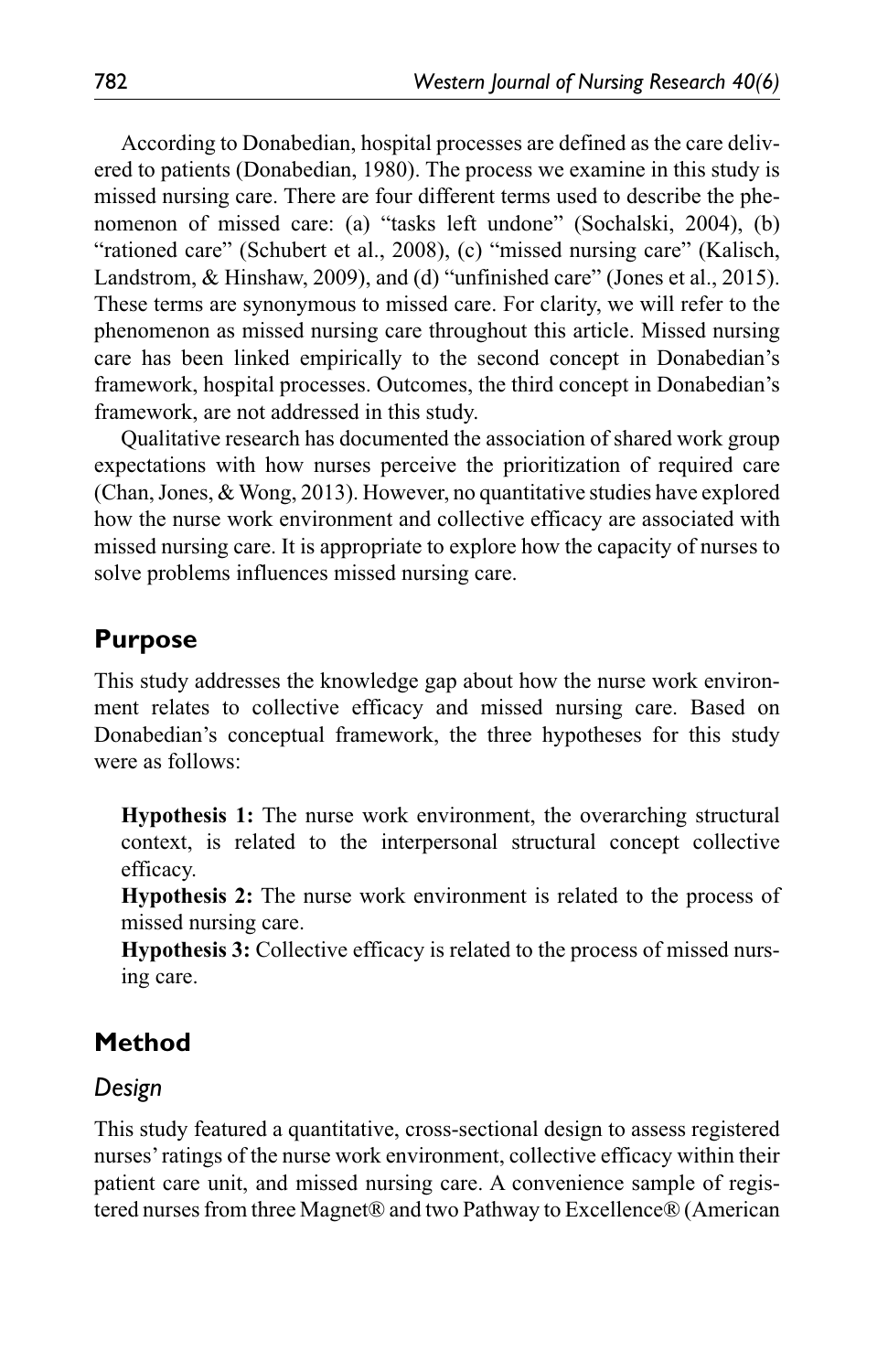Nurses Credentialing Center [ANCC], 2017) hospitals within one U.S. Southwestern health system were asked to answer questions based on their perceptions of the study variables in their patient care unit for the last month. Our sample was selected from hospitals in the health system that were willing to accommodate an additional survey opportunity, as data collection for other studies was underway within other facilities of this health system. The health system from which these five hospitals were derived includes about 50 hospitals, more than 5,600 licensed beds, and is not-for-profit. Inclusion criteria included being a staff registered nurse who provided direct patient care. Exclusion criteria included holding a leadership or managerial position.

The necessary sample size was calculated using estimates of power for two predictors in multiple regression (Soper, 2015). With a small anticipated effect size of 0.05, the target sample size was at least 194 to achieve a power level of 0.80. The estimated effect size was anticipated to be small to serve as a conservative way to achieve a large enough sample size.

#### *Measures*

*Nurse work environment.* Nurse work environment characteristics were measured with the Practice Environment Scale of the Nurse Work Index (PES-NWI). The PES-NWI is a reliable 31-item survey that has been validated numerous times for the purpose of identifying the presence or absence of desired organizational characteristics (Warshawsky & Havens, 2011). The previously established Cronbach's alpha score for the composite PES-NWI is .82 (Lake, 2002); for this study, the Cronbach's alpha score was comparable at .94.The item stem for each question was "Please indicate the extent to which you agree that the following items are present in your current job." Response options were "strongly disagree" (1), "disagree" (2), "agree" (3), and "strongly agree" (4) (Lake, 2002). Mean scores for the PES-NWI composite and subscales were calculated for each respondent. Scores higher than the scale midpoint (2.5) indicate agreement that desirable organizational characteristics are present (Lake, 2002).

The PES-NWI includes five reliable and valid subscales: (a) Nurse Manager Ability, Leadership, and Support of Nurses (Cronbach's  $\alpha = .84$ ); (b) Nurse Staffing and Resource Adequacy (Cronbach's  $\alpha$  = .80); (c) Nursing Foundations for Quality of Care (Cronbach's  $\alpha$  = .80); (d) Nurse Participation in Hospital Affairs (Cronbach's  $\alpha$  = .83); and (e) Collegial Nurse–Physician Relations (Cronbach's  $\alpha$  = .71) (Lake, 2002).

*Missed nursing care.* Missed nursing care was measured with The Missed Nursing Care Survey (MISSCARE) Survey Part A (Kalisch & Williams,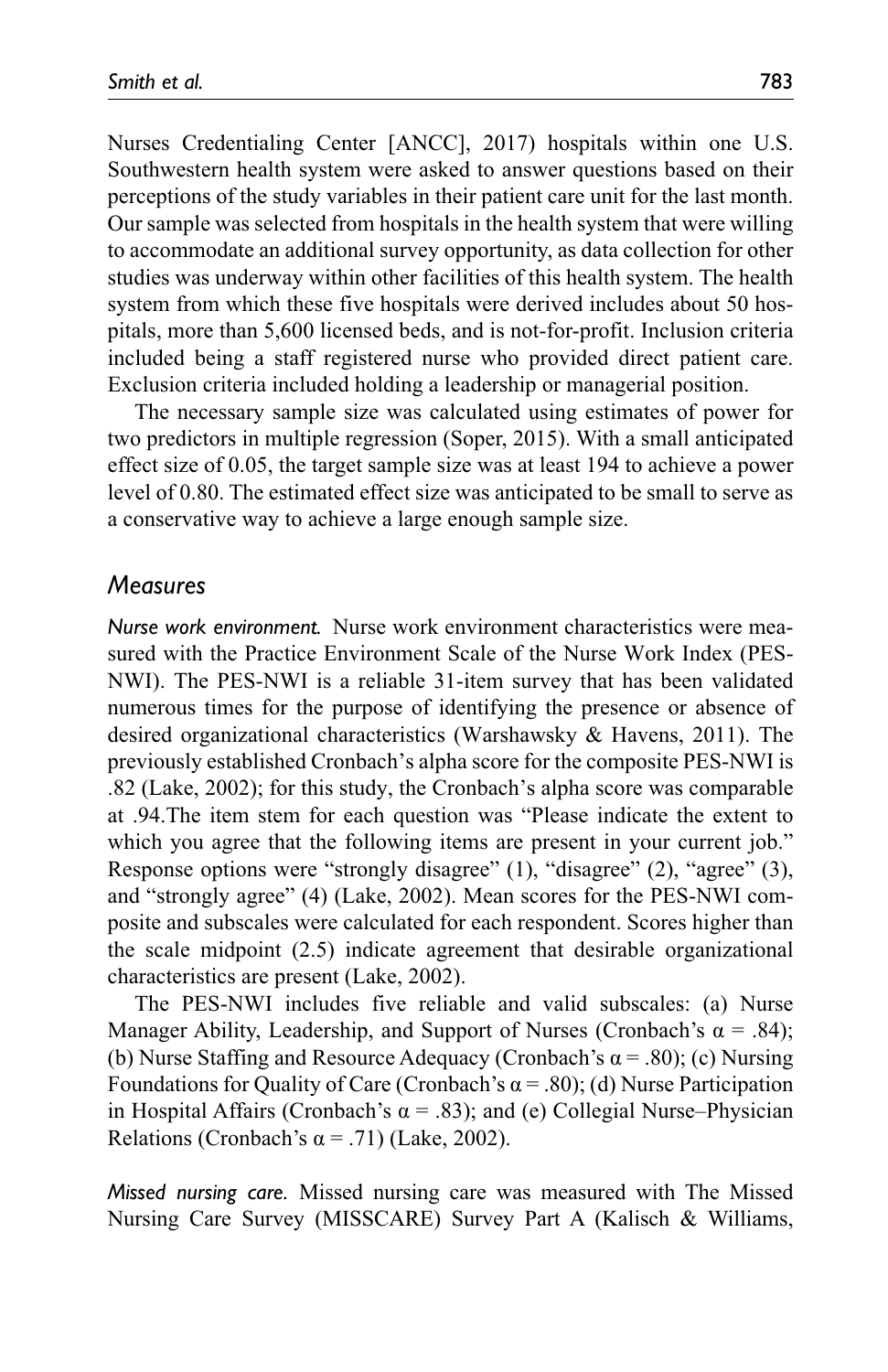2009). This measure was selected because it addresses how much care a nursing work group missed as compared with how much an individual nurse missed. This measurement perspective matches the collective efficacy construct, which is a group phenomenon. The MISSCARE Survey Part A is a valid and reliable 22-item survey. Survey instructions for missed nursing care questions were "Indicate the amount of time care is missed on your unit by all of the staff, including yourself, by using the scales provided." The item stem for questions about missed nursing care was "How often is this nursing care missed?" Response options were "rarely" (1), "occasionally" (2), "frequently" (3), "always" (4), and nonapplicable. The nonapplicable option was included to account for nurses who work on different units and shifts, which may not provide certain care activities (Kalisch & Williams, 2009). The MISSCARE Survey Part A has been found to be valid and reliable as supported by a test– retest coefficient of .87 (Kalisch & Williams, 2009). Reliability measured by Cronbach's alpha for this study was very high at .96. Mean scores were calculated for the MISSCARE Survey Part A for each respondent after omitting "not applicable" categories from computations. This was performed to ensure that missed care mean scores did not reflect non-applicable care. Higher mean scores indicate a greater frequency of missed nursing care on the patient care unit. The percentage of nurses who reported care was missed "frequently" or "always" was calculated for each item to focus on variation in missed care prevalence across types of missed care. The percentage of nurses who reported any item was missed frequently or always was calculated.

*Collective efficacy.* The Collective Efficacy Beliefs Scale (CEBS) is a sevenitem measure that is valid and reliable (Riggs & Knight, 1994). The item stem for questions about collective efficacy was "When responding, answer in reference to this group's work-related ability." Response options were "strongly disagree" (1), "disagree" (2), "disagree somewhat" (3), "agree somewhat" (4), "agree" (5), and "strongly agree" (6) (Riggs  $&$  Knight, 1994). Previous use of this scale has been reliable with a Cronbach's alpha above .80 and has also been associated with predictive validity (Riggs & Knight, 1994). In this study, the Cronbach's alpha was .82. Collective efficacy scores were computed for each participant from a mean of the seven-item measure. Scores higher than the scale midpoint (3.5) indicate agreement that collective efficacy is present on participant's patient care unit.

*Demographics.* In addition, nurses were asked to provide demographic data such as age, years of experience on the unit, and unit specialty. Participants were able to indicate their age, years of experience, and unit specialty using a free text entry option on the electronic survey.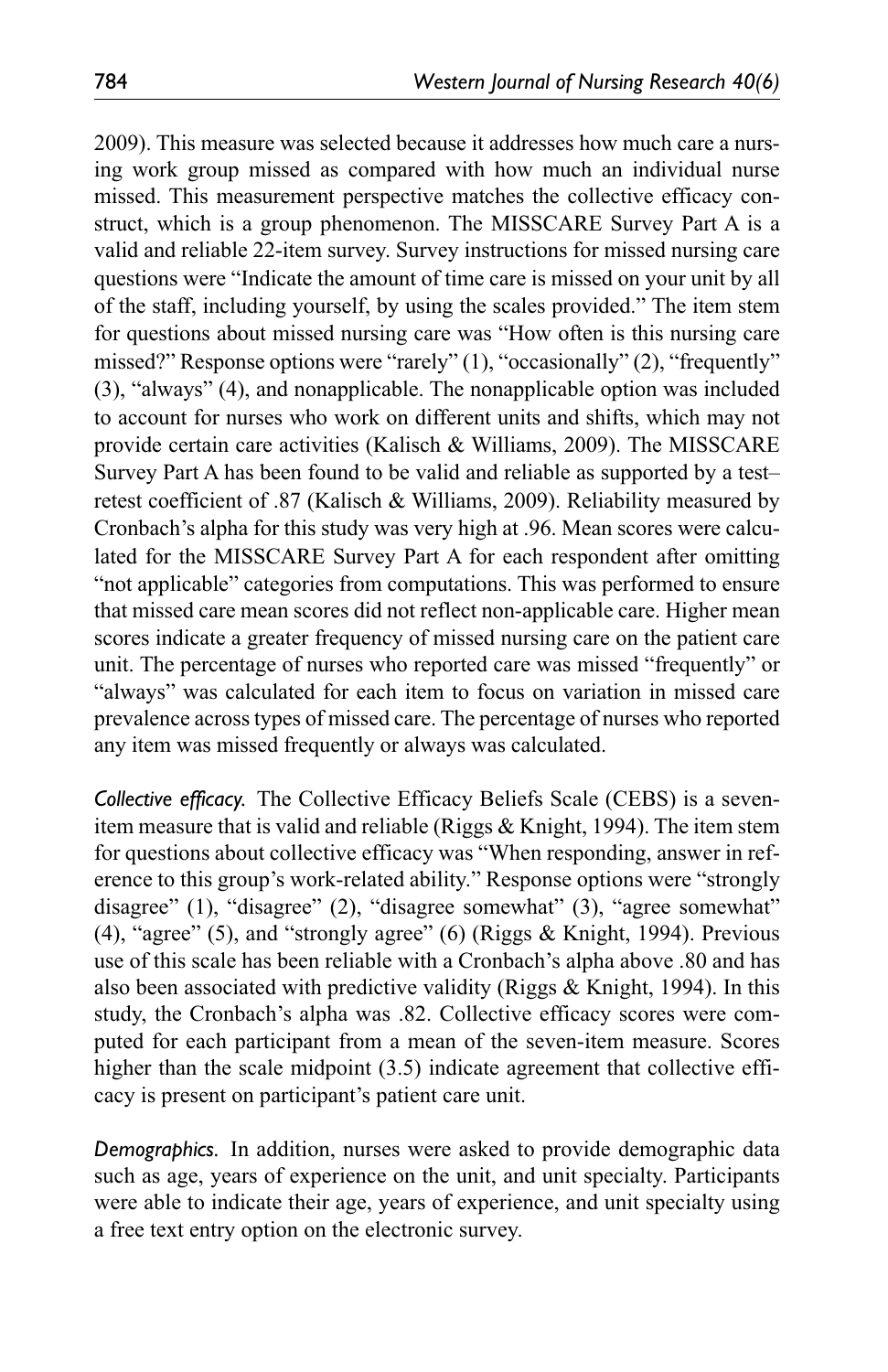## *Data Collection*

*Procedures.* Institutional Review Board approval was obtained from the hospital system from which data were collected and the first author's university. Recruitment emails were sent through a listserv, previously compiled at the hospital administration level, from a secretary of the health system to ensure that participants were not approached by a managerial figure to reduce the potential for a power-differential problem in data collection. The estimated total number of nurses within the five hospital sample frame was about 3,500. The hospital where a nurse worked was not recorded on the form, which precluded hospital-level comparative analyses. Data were collected through an electronic survey using Qualtrics software from November to December, 2015, after which time the survey link was disabled. There were 67 items used for analysis from this 116-item survey. Email reminders were sent weekly (3 times) following the initial invitation. Participation in the survey was indication of informed consent, as was communicated in the study invitation. Participants who completed the survey were given the opportunity to provide their addresses, on a secondary form, for a \$20.00 gift card as a small token of appreciation for their time. The sole purpose of a secondary form was to collect addresses unassociated with survey answers to ensure participant anonymity.

## *Data Management and Analysis*

Data were cleaned, recoded for reverse coded questions, and checked carefully to account for missing data. The extent of missing data for key variables was minimal: at most 2.2%. We replaced missing values with the mean score. Five of the seven questions about collective efficacy were reverse coded. These items are indicated by a superscript letter and accompanying table note in Table 3.

Analyses included computation of descriptive, correlation, regression, and path analysis statistics. Data were analyzed using Stata 14.2 and Mplus (Muthén & Muthén, 2012). To address our first aim, we used descriptive statistics to describe the frequency of missed care in a multihospital U.S. sample. For Aim 2, we used correlation and regression analyses to determine the relationship between the nurse work environment and collective efficacy with missed nursing care. For Aim 3, we used path analysis to explore the association of the nurse work environment and collective efficacy with missed nursing care.

# **Results**

#### *Sample Characteristics*

The total number of nurse respondents was 283; however, 43 were excluded due to incomplete PES-NWI variables, which was the last survey section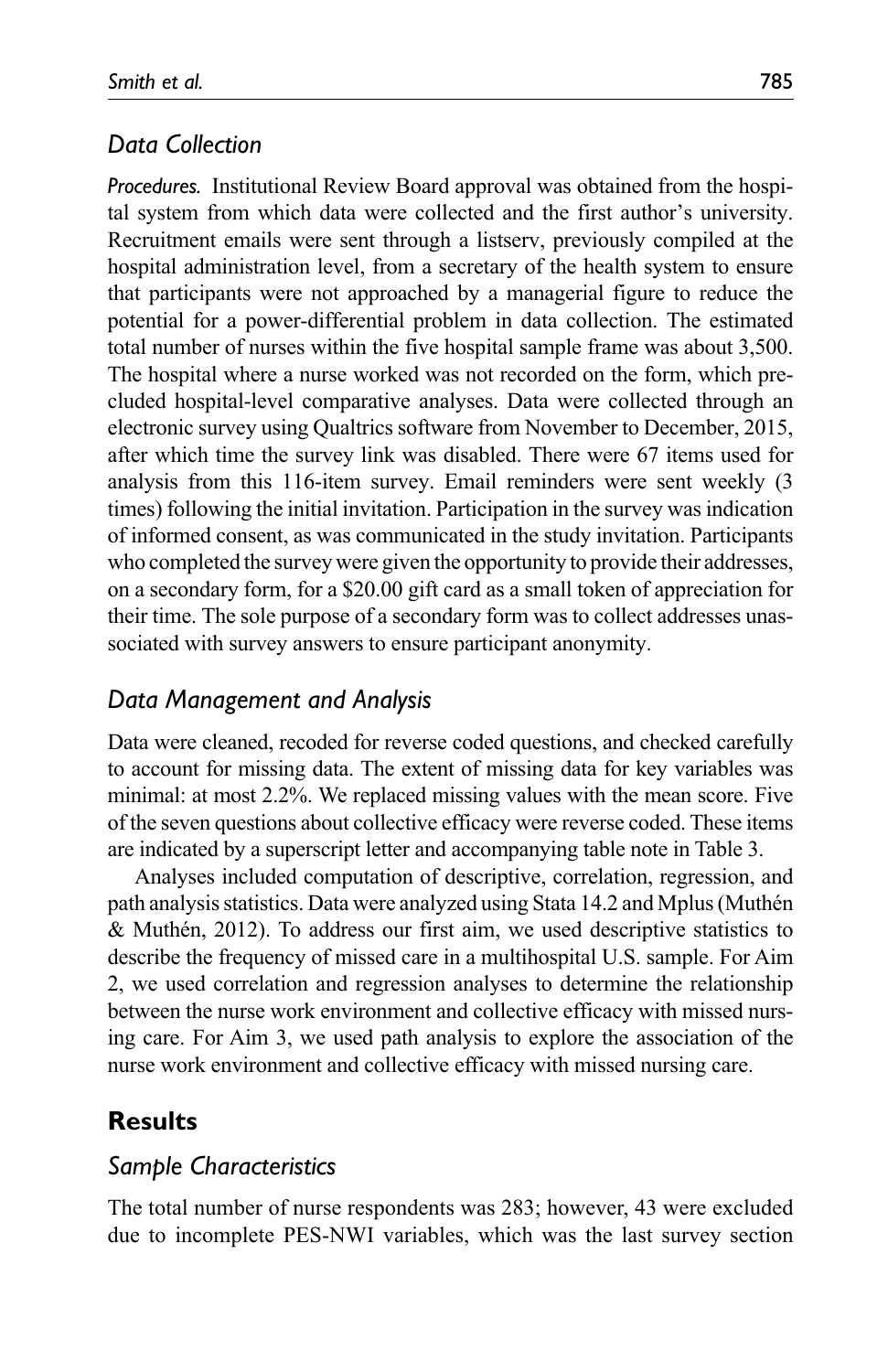| Characteristics                 | n (%)    |
|---------------------------------|----------|
| Age $(n = 173)$                 |          |
| $20 - 25$                       | 22(13)   |
| $26 - 30$                       | 38 (22)  |
| $31 - 40$                       | 44 (25)  |
| $41 - 50$                       | 35 (20)  |
| $51 - 75$                       | 34 (20)  |
| Gender $(n = 233)$              |          |
| Male                            | 17(7)    |
| Female                          | 216 (93) |
| Unit specialty ( $n = 233$ )    |          |
| Critical/progressive care       | 64 (27)  |
| Medical-surgical                | 58 (25)  |
| Mother-baby                     | 33(14)   |
| Perioperative                   | 27(12)   |
| Emergency                       | 15(6)    |
| Oncology                        | 15(6)    |
| Other, unspecified              | 13(6)    |
| Transplant                      | 8(3)     |
| Education level ( $n = 233$ )   |          |
| Diploma                         | 3(1)     |
| Associate                       | 43 (18)  |
| Bachelor's                      | 173 (74) |
| Master's                        | 14(6)    |
| Employment status ( $n = 233$ ) |          |
| Full-time                       | 217 (93) |
| Part-time                       | 10(4)    |
| Per diem                        | 6(3)     |
| Years of experience $(n = 218)$ |          |
| <۱                              | 26(12)   |
| $1-2$                           | 68(31)   |
| $3 - 5$                         | 39 (18)  |
| $6 - 10$                        | 40 (18)  |
| $11 - 15$                       | 22(10)   |
| $16-20$                         | 12(6)    |
| $>20$                           | 11(5)    |

**Table 1.** Nurse Characteristics.

before demographic items. The response rate was approximately 8.1%. The final analytic sample was 233. The majority of registered nurses in this convenience sample held a bachelor's degree (74%). Most were young (i.e., 35%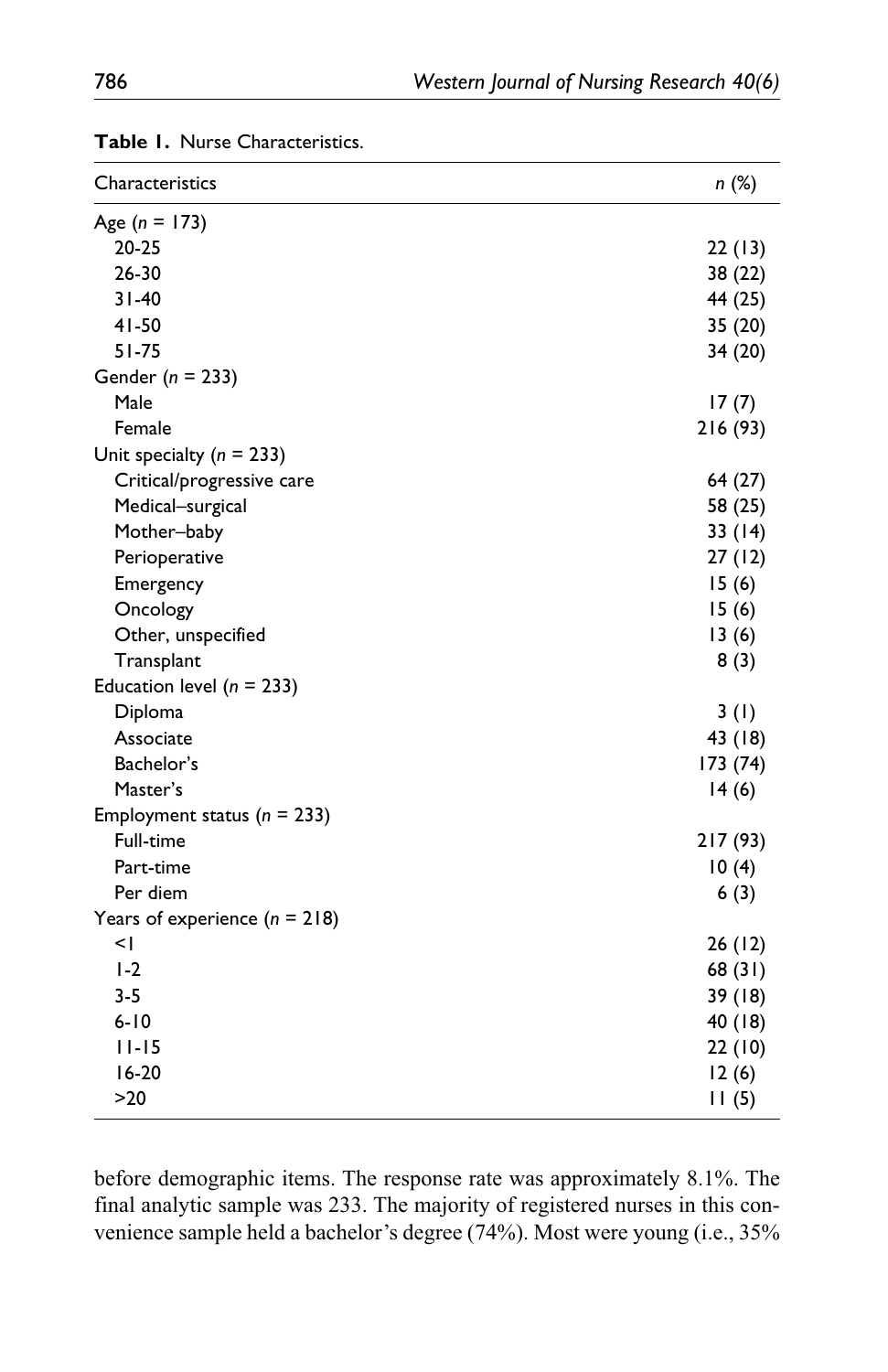were 30 years of age or younger) and relatively inexperienced, that is, less than 1 year of unit tenure (Table 1). Nurse respondents worked in a range of settings, including medical–surgical, progressive-critical care, emergency, mother–baby, and perioperative.

# *Missed Nursing Care*

The percentage of nurses who reported that at least one care activity was missed frequently or always was 94%. The five most frequently missed nursing care activities were mouth care (36.0%), ambulation 3 times per day or as ordered (35.3%), turning patient every 2 hr (29.6%), assisting with toileting needs within 5 min (29.6%), and full documentation (26.6%) (Figure 1). The items missed least frequently were bedside glucose monitoring (9.1%), hand washing (9.2%), vital signs (9.4%), and patient assessments each shift (9.6%) (Figure 1). Figure 1 displays the percentage of nurses who missed each for a complete list of missed nursing care percentages for care missed frequently to always. The mean score of all missed care activities for this sample was  $1.74$  (*SD* = 0.68), of a possible maximum score of 4. The value of 1.74 approaches the value of 2 assigned to the frequency category "occasionally."

## *Nurse Work Environment*

The mean score for the PES-NWI composite was  $3.10$  (*SD* = 0.42); nurses on average agreed (response  $= 3$ ) that desirable organizational characteristics were present. Mean scores for each PES-NWI subscale ranged from 2.92 to 3.23. The PES-NWI subscales that were significantly associated with missed care were Nurse Staffing and Resource Adequacy  $(r = -.17, p = .01)$  and Nursing Foundations for Quality of Care  $(r = -.22, p = .00)$ . The PES-NWI composite score was significantly associated with missed care  $(r = -.20, p =$ .00). Table 2 includes complete descriptive statistics.

## *Collective Efficacy*

The mean score for collective efficacy was  $4.95$  (*SD* = 0.78), of a possible maximum score of 6 (Table 3). The mean score was equivalent to the response "agree." For each item in the Collective Efficacy Beliefs Scale, mean scores ranged from 4.32 ( $SD = 1.46$ ) to 5.36 ( $SD = 0.89$ ). Refer to Table 3 for a complete listing of descriptive statistics for each item of the Collective Efficacy Beliefs Scale. The Collective Efficacy Beliefs Scale was significantly associated with missed care  $(r = -17, p = .00)$ .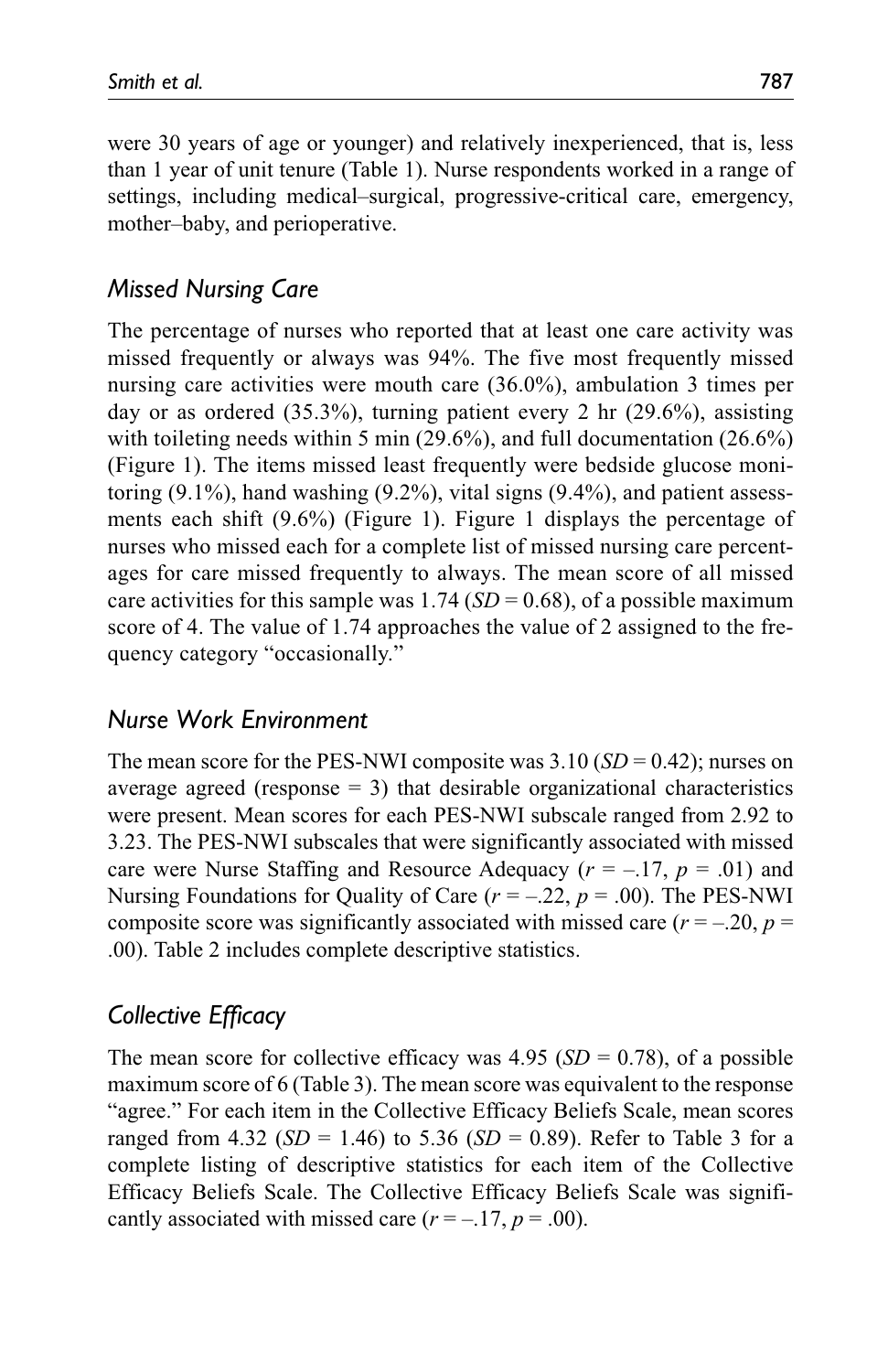

**Figure 1.** Percentage of nursing care missed frequently or always.

# *Relationship Between Nurse Work Environment and Collective Efficacy*

The nurse work environment and collective efficacy had a moderate positive correlation, which supports Hypothesis 1 ( $r = .58$ ,  $p = .00$ ; Table 2). The nurse work environment subscales most related to collective efficacy were Nursing Foundations for Quality of Care  $(r = .53, p < .00;$  Table 2) and Nurse Staffing and Resource Adequacy ( $r = .52$ ,  $p = .00$ ; Table 2). The nurse work environment subscale least associated with collective efficacy was Collegial Nurse– Physician Relations (*r* = .33, *p* < .00; Table 2).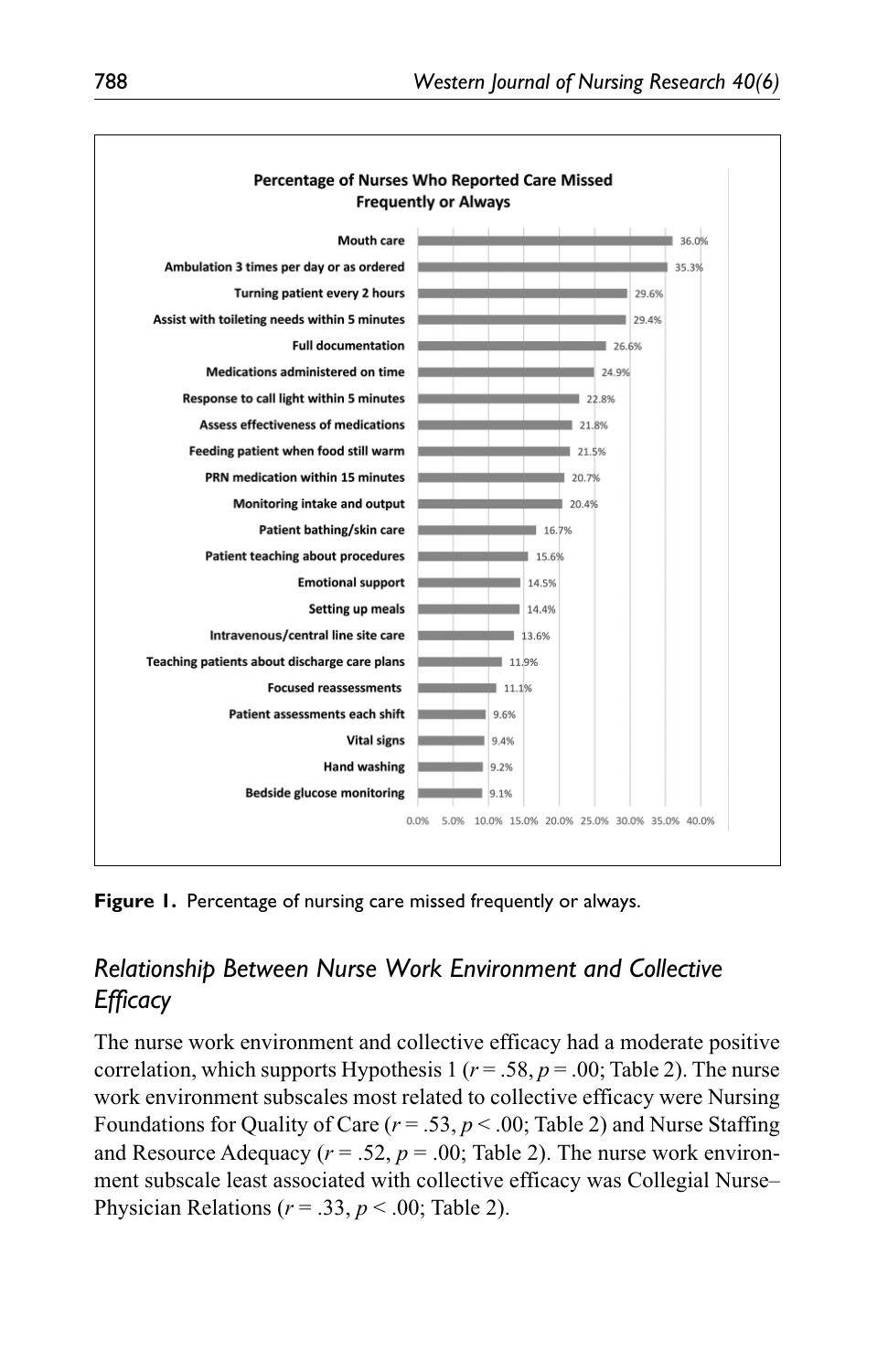| <b>The Construction of the Constitution of the Constitution of the Constitution of the Constitution of the Constitution of the Constitution of the Constitution of the Constitution of the Constitution of the Constitution of t</b>                                                                                                                                        |     |      |           |                |                                    |                     |                                 |             |
|-----------------------------------------------------------------------------------------------------------------------------------------------------------------------------------------------------------------------------------------------------------------------------------------------------------------------------------------------------------------------------|-----|------|-----------|----------------|------------------------------------|---------------------|---------------------------------|-------------|
| Nurse Work Environment n                                                                                                                                                                                                                                                                                                                                                    |     | ξ    |           |                | SD Minimum Maximum Number of Items | Cronbach's<br>Alpha | Collective Efficacy Missed Care |             |
| PES-NWI Composite                                                                                                                                                                                                                                                                                                                                                           | 233 |      | 3.10 0.42 | 1.78           |                                    | ð.                  | -58 <sup>≵</sup>                | $-20**$     |
|                                                                                                                                                                                                                                                                                                                                                                             |     |      |           |                |                                    |                     | $(00 = 4)$                      | $(00 - 4)$  |
| Nurse Manager Ability,                                                                                                                                                                                                                                                                                                                                                      | 232 | 3.12 | 0.58      |                |                                    | 85                  | $\overline{47}$ **              | $-12$       |
| Leadership, and Support                                                                                                                                                                                                                                                                                                                                                     |     |      |           |                |                                    |                     | $(00 - 4)$                      | $(b = .08)$ |
| Nurse Staffing and                                                                                                                                                                                                                                                                                                                                                          | 23  | 2.92 | 0.57      | $\frac{5}{25}$ |                                    | 83                  | $.52**$                         | ※11-        |
| Resource Adequacy                                                                                                                                                                                                                                                                                                                                                           |     |      |           |                |                                    |                     | $(00 - 4)$                      | $(10 - 4)$  |
| Nurse Participation in                                                                                                                                                                                                                                                                                                                                                      | 233 |      | 3.07 0.50 | 33             |                                    | 86                  | <b>\$02.</b>                    | $-20$       |
| Hospital Affairs                                                                                                                                                                                                                                                                                                                                                            |     |      |           |                |                                    |                     | $(00 - 4)$                      | $(00 = 4)$  |
| Nursing Foundations for                                                                                                                                                                                                                                                                                                                                                     | 233 | 3.23 | 0.40      | ಸ              | $\circ$                            | 84                  | $.53**$                         | $-22**$     |
| Quality of Care                                                                                                                                                                                                                                                                                                                                                             |     |      |           |                |                                    |                     | $(00 - 4)$                      | $(00 = 4)$  |
| Collegial Nurse-Physician 233                                                                                                                                                                                                                                                                                                                                               |     | 3.14 | 0.53      |                |                                    | ಜ್ಜಿ                | $33*$                           | $-12$       |
| Relations                                                                                                                                                                                                                                                                                                                                                                   |     |      |           |                |                                    |                     | $(00 = 4)$                      | $(b = .06)$ |
| table were summarized after recoding "not applicable" as "missing" to calculate accurate mean scores for each participant for analysis. PES-NWI =<br>Note. r refers to the correlation coefficient for the relationship between missed nursing care and PES-NWI mean scores. Missed care data in this<br>Practice Environment Scale of the Nurse Work Index.<br>$10 \geq 4$ |     |      |           |                |                                    |                     |                                 |             |
|                                                                                                                                                                                                                                                                                                                                                                             |     |      |           |                |                                    |                     |                                 |             |

**Table 2.** Relationships of Nurse Work Environment, Collective Efficacy, and Missed Nursing Care. Table 7 Boltimebles of Nurse Work Environment Collective Efficacy and Missed Nurseing Care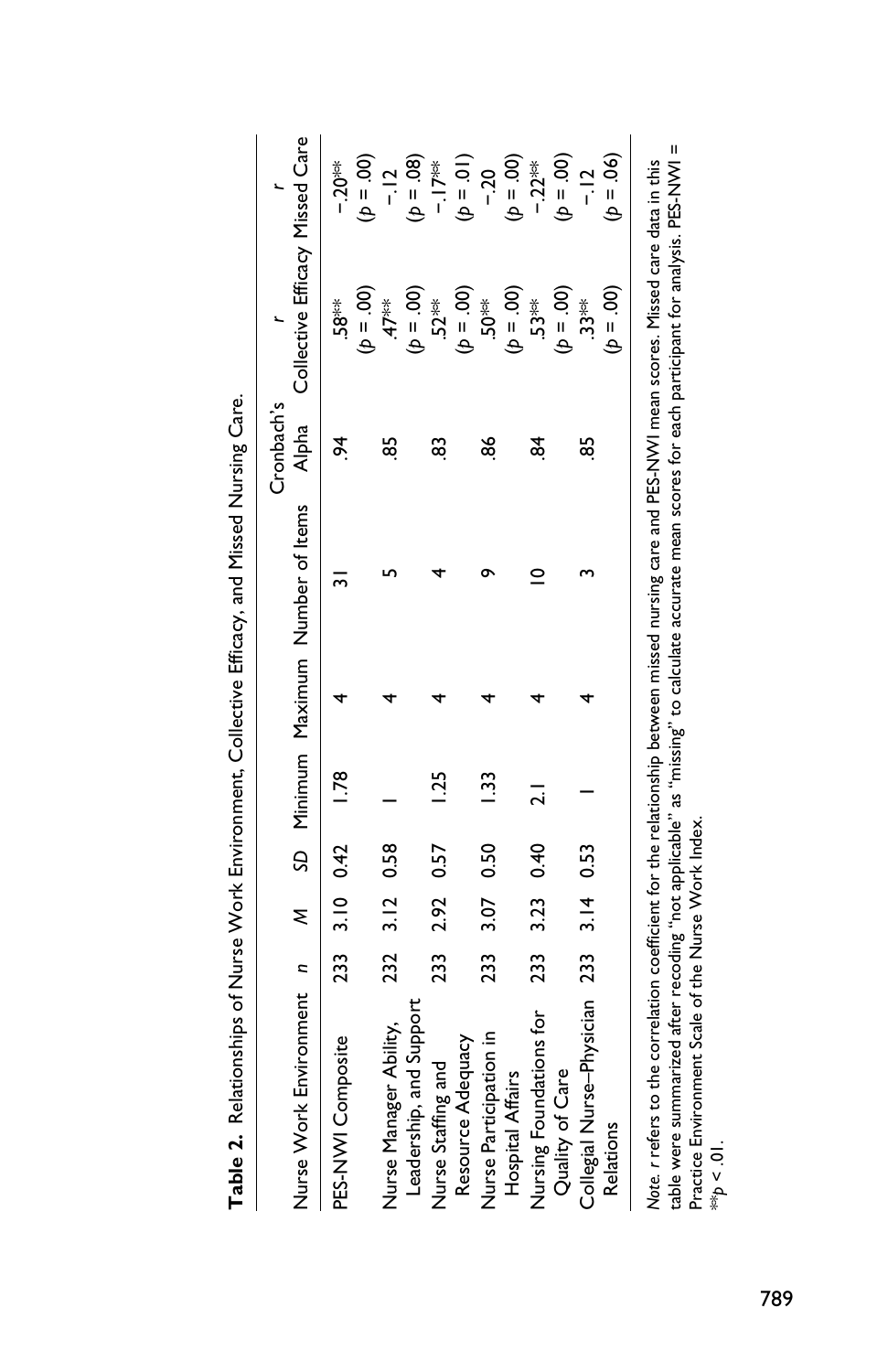| Collective Efficacy Items                                                                                                                        |     |               |                | n M SD Minimum Maximum |                  |                |
|--------------------------------------------------------------------------------------------------------------------------------------------------|-----|---------------|----------------|------------------------|------------------|----------------|
| The department I work with has above-average ability                                                                                             |     | 231 5.10 0.95 |                |                        | $\frac{8}{1}$    | S              |
| This department is poor compared with other departments<br>doing similar work <sup>a</sup>                                                       | 233 | 5.35          | 0.83           |                        | $-20$            | 8              |
| This department is not able to perform as well as it should <sup>a</sup>                                                                         | 233 | 4.78          | 1.33           |                        | $-16$            |                |
| The members of this department have excellent job skills                                                                                         | 230 | 5.13          | 0.93           |                        | ※<br> 7          | $\overline{a}$ |
| Some members of this department should be fired due to lack<br>of ability <sup>a</sup>                                                           | 233 | 4.62          | $\frac{39}{2}$ |                        | S                | ž.             |
| This department is not very effective <sup>a</sup>                                                                                               |     | 233 5.36      | 0.89           |                        | $-20**$          | $\overline{6}$ |
| Some members of this department cannot do their jobs well <sup>a</sup>                                                                           | 231 | 4.32          | $\frac{46}{5}$ |                        | $\sum_{i=1}^{n}$ | SÓ.            |
| Collective efficacy mean score                                                                                                                   | 233 | 4.95          | 0.78           | 2.57                   | ※−17             |                |
| Note. r refers to the correlation coefficient for the relationship between missed nursing care and PES-NWI mean scores. Missed care data in this |     |               |                |                        |                  |                |

Table 3. Relationships Between Collective Efficacy Items and Missed Nursing Care Mean. **Table 3.** Relationships Between Collective Efficacy Items and Missed Nursing Care Mean.

table were summarized after recoding "not applicable" as "missing" to calculate accurate mean scores for each participant for analysis. PES-NWI = table were summarized after recoding "not applicable" as "missing" to calculate accurate mean scores for each participant for analysis. PES-NWI = *Note. r* refers to the correlation coefficient for the relationship between missed nursing care and PES-NWI mean scores. Missed care data in this Practice Environment Scale of the Nurse Work Index. Practice Environment Scale of the Nurse Work Index.

a. Items were reverse coded. a. Items were reverse coded.

\*\**p* < .01.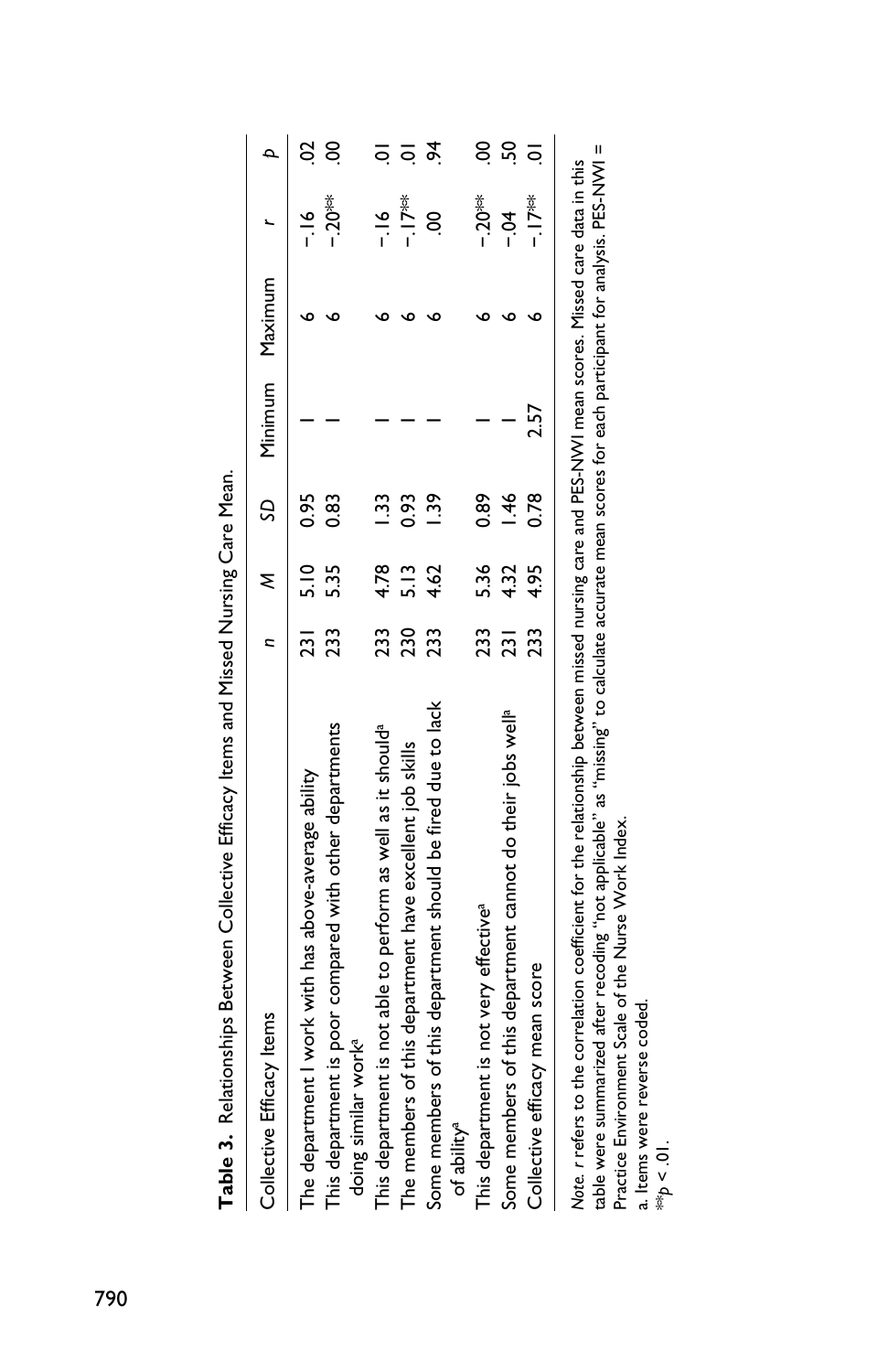# *Relationships Among Missed Care, Nurse Work Environment, and Collective Efficacy*

Using bivariate linear regression of standardized variables, we found that a 1 standard deviation increase of the nurse work environment was significantly associated with 0.14 less missed nursing care  $(b = -0.14, p = .00)$ , which supports Hypothesis 2. A 1 standard deviation increase of collective efficacy was significantly associated with 0.12 less missed nursing care  $(b = -0.12, p =$ .01), which supports Hypothesis 3 that collective efficacy is related to missed care. We tested whether controlling for nurse professional characteristics (education and nursing unit tenure) influenced regression results; results remained stable.

Using path analysis, we found that more favorable nurse work environments were significantly correlated with greater collective efficacy  $(b =$  $0.188, p = .00$ , supporting Hypothesis 1 that there was a relationship between the nurse work environment and collective efficacy. Hypotheses 2 and 3 were further supported in the path model; the nurse work environment and collective efficacy were significantly associated with less missed care ( $\chi^2$  = 10.714,  $df = 2$ ,  $p = .0047$ ; Figure 2). Overall path model fit indices among the nurse work environment and collective efficacy on missed nursing care were acceptable with a root mean square error of approximation (RMSEA) less than 0.01, comparative fit index (CFI) of over 0.95, and Tucker–Lewis index (TLI) of over 0.95 (Hu & Bentler, 1999; Figure 2). We tested whether controlling for nurse professional characteristics (education and nursing unit tenure) influenced the path analysis; results remained stable.

# **Discussion**

We were motivated to better understand how the nurse work environment and the capacity of a group of nurses to solve problems might be associated with missed nursing care. Among hospital staff nurses, we found that ratings of the nurse work environment were positively correlated with individual nurses' positive outlook on group problem-solving ability. This is the first study to show an association of work group effectiveness and the nurse work environment. Our study advances theoretical foundations for nursing care by examining collective efficacy as a new structure supporting the Donabedian model. Our results support that structural factors, such as the nurse work environment and the capacity of a group of nurses to solve problems, are related to missed nursing care.

Nursing care activities missed most frequently in this study included fundamental care activities such as mouth care. This is a relevant finding because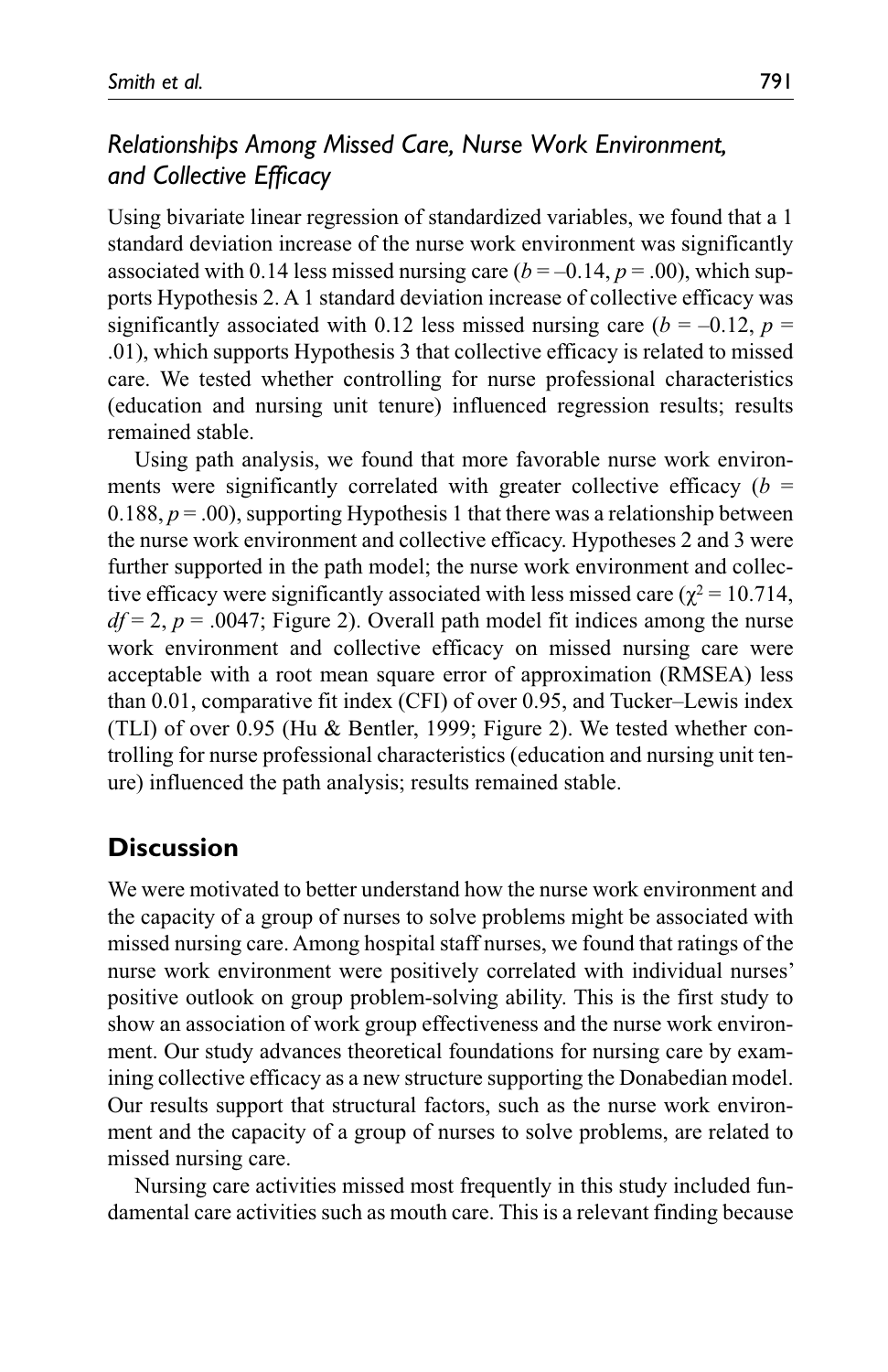

**Figure 2.** Path analysis model for nurse work environment, collective efficacy, and missed nursing care.

*Note.* CFI = comparative fit index; TLI = Tucker–Lewis index; RMSEA = root mean square error of approximation.

the majority of the sample was from medical-surgical or critical-progressive care units where these care activities are necessary for high-quality outcomes. For example, frequent oral care in hospital patients reduces the risk of hospital acquired pneumonia (Quinn et al., 2014). Frequently missed care activities, such as ambulation and turning, decrease the risk of health consequences of immobility. Other studies have also documented a similar trend of basic care missed such as mouth care and ambulation (Kalisch, Landstrom, & Williams, 2009; Papastavrou, Andreou, Tsangari, Schubert, & De Geest, 2014). Nurse time is required to complete ambulation and turning. Nurses often describe the reason for missed nursing care as related to time scarcity (Jones et al., 2015). Frequently missing oral care and ambulation implicates lack of adequate nurse time necessary to plan for and collaborate with other staff members to deliver high-quality patient care. It is important to consider that these frequently missed items of care are required more often during a shift (e.g., mouth care in a critical care unit), and thus will require more frequent staff nurse time. Although we included frequently or always missed nursing care in our analysis, occasional or rare care omission is not acceptable.

Our results for missed nursing care are consistent with those of other studies. In our sample, 94% of nurses reported that at least one task was missed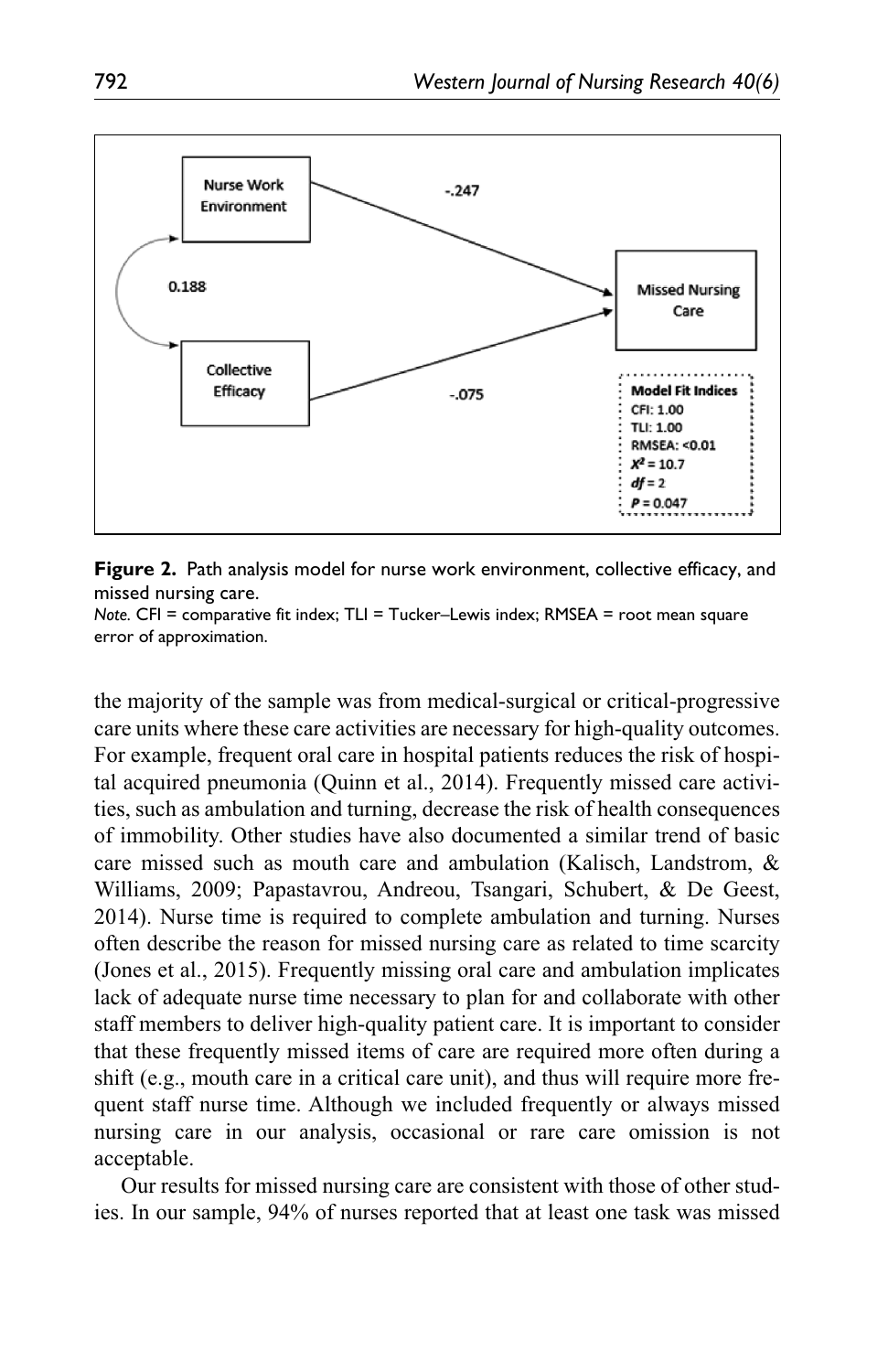frequently or always. Similarly, in a systematic review of 22 primary samples, Jones and colleagues (2015) found that a high fraction of nurses (55%- 98%) reported missing at least one nursing task. The frequency of missed care in our study is similar to other studies on missed care for some care activities. Our sample indicated that 36% missed mouth care, which is comparable with an average of 34.4% of care missed according to nurses in 12 European countries (Ausserhofer et al., 2014). Turning or changing the patient's position was reported as missed frequently or always by 29.6% of our sample, which is similar to a prevalence of 24.7% that Ausserhofer et al. (2014) found. Documentation was frequently or always missed by 27.5% of nurses in Europe (Ausserhofer et al., 2014) compared with 26.6% in our sample. Comforting or emotional support was missed less frequently in our sample (14.5%) as compared with samples from European countries that reported an average of 52.6% (Ausserhofer et al., 2014).

The nurse work environment was significantly associated with missed nursing care, consistent with an extensive review of missed care literature (Jones et al., 2015). Positive perceptions of the nurse work environment were associated with lower frequencies of missed nursing care. This finding is consistent with other studies about missed nursing care as being associated with antecedents such as hospital unit staffing and inadequate material resources (Jones et al., 2015). Collective efficacy, a unidimensional concept about work group effectiveness, was significantly associated with missed nursing care. This adds further evidence to what we know about collective efficacy as a factor that has been associated with reduced error in nursing performance in hospitals (Lee  $& Ko, 2010$ ). Results are also consistent with previous work about missed nursing care, which showed that teamwork, a work group behavior, was associated with a decrease in missed care (Kalisch et al., 2013).

Nurses who reported more adequate staffing and resources reported less frequent missed care. This logical finding adds to other similar evidence indicating that staff require material resources, such as equipment, to perform mouth care or other basic nursing care. More human resources are also necessary to ensure that care is missed less frequently. Nurses who reported stronger Nursing Foundations for Quality of Care also reported less missed care, another practical finding to support efforts to establish a strong nursing foundation for care quality. It is also notable that the PES-NWI score in our sample was higher than scores reported from other samples about the nurse work environment. Warshawsky and Havens (2011) found that composite scores ranged from 2.48 to 3.17 on a 1 to 4 scale within 20 studies from the year 2002 to 2010. The higher mean PES score for our sample could be attributable to the fact that two hospitals in our sample were Magnet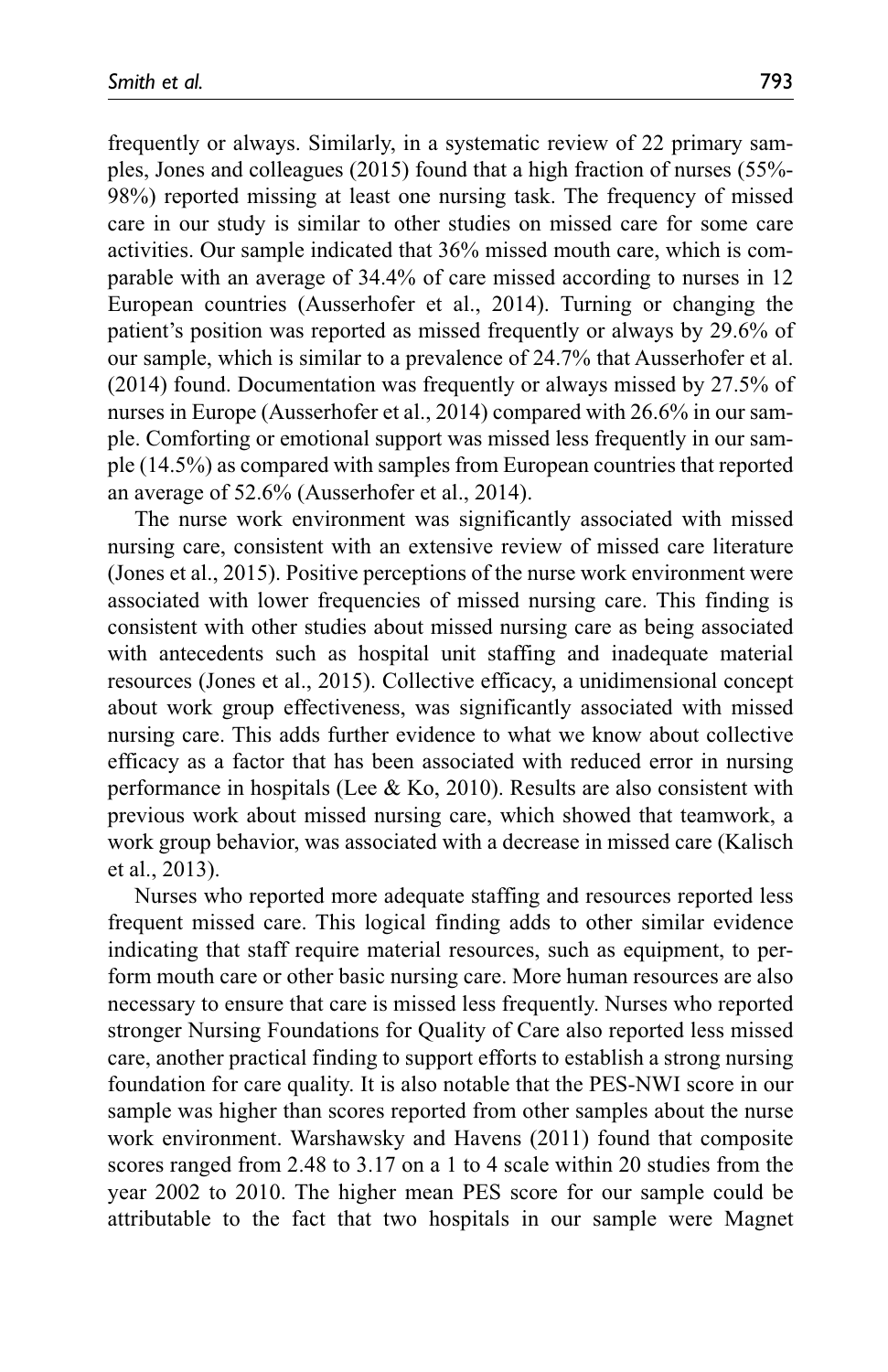designated and therefore might have an increased focus on creating healthy work environments.

Results of this study support practical application of improving the nurse work environment to improve nurses' capacity to solve problems and decrease incidence of missed nursing care. Nurse work environment factors such as staffing resource and nurse foundations for quality of care are core components to which nurse managers must attend to reduce missed care. Clearly, nursing care items being missed require time and resources. Nurse managers need to foster better nurse work environments among all health care staff, in addition to among nurses, to help nurses complete required care in a complex health care environment.

The overall nurse work environment, as measured by a composite score, as well as each subscale, was positively correlated with collective efficacy. The strength of correlations across subscales reveals the elements of the nurse work environment that may be instrumental to collective efficacy. The two strongest correlations were for Nurse Staffing and Resource Adequacy and Nursing Foundations for Quality of Care. These subscale correlations may indicate that collective efficacy requires a sufficient complement of nurses as well as a distinct nursing group identity. It seems logical that the subscale with the lowest correlation measures collegial nurse–physician relations, which is not a nursing-centric domain. This finding might suggest that nurses have a stronger group identity as a profession than within an interprofessional practice environment.

Our findings add depth to explain how structural mechanisms connected to nurse work environments might operate to reduce missed nursing care. The moderate positive correlation between the nurse work environment and collective efficacy is clinically significant  $(r = .58)$ . The modest correlations between missed care and both the nurse work environment and collective efficacy  $(r = -.20$  and  $-.17$ , respectively) may suggest that while these structural features influence care processes, they account for a small amount of the variation. Exploring other organizational bases for missed care is warranted.

It is notable to mention that the average CEBS score for our sample is higher than as found in another study about collective efficacy and nursing performance in Korean hospitals (Lee & Ko, 2010). One other study among nurses that used the CEBS calculated the total mean score for participants as 27.02, with a range from 7 to 35 (Lee & Ko, 2010). For a seven-item scale, this would equate an average of 3.86 for each question. Our mean score for collective efficacy was 4.95. This difference could be attributable to the fact that our sample was derived from hospitals that were either in the Magnet designation program or the Pathway to Excellence designation program.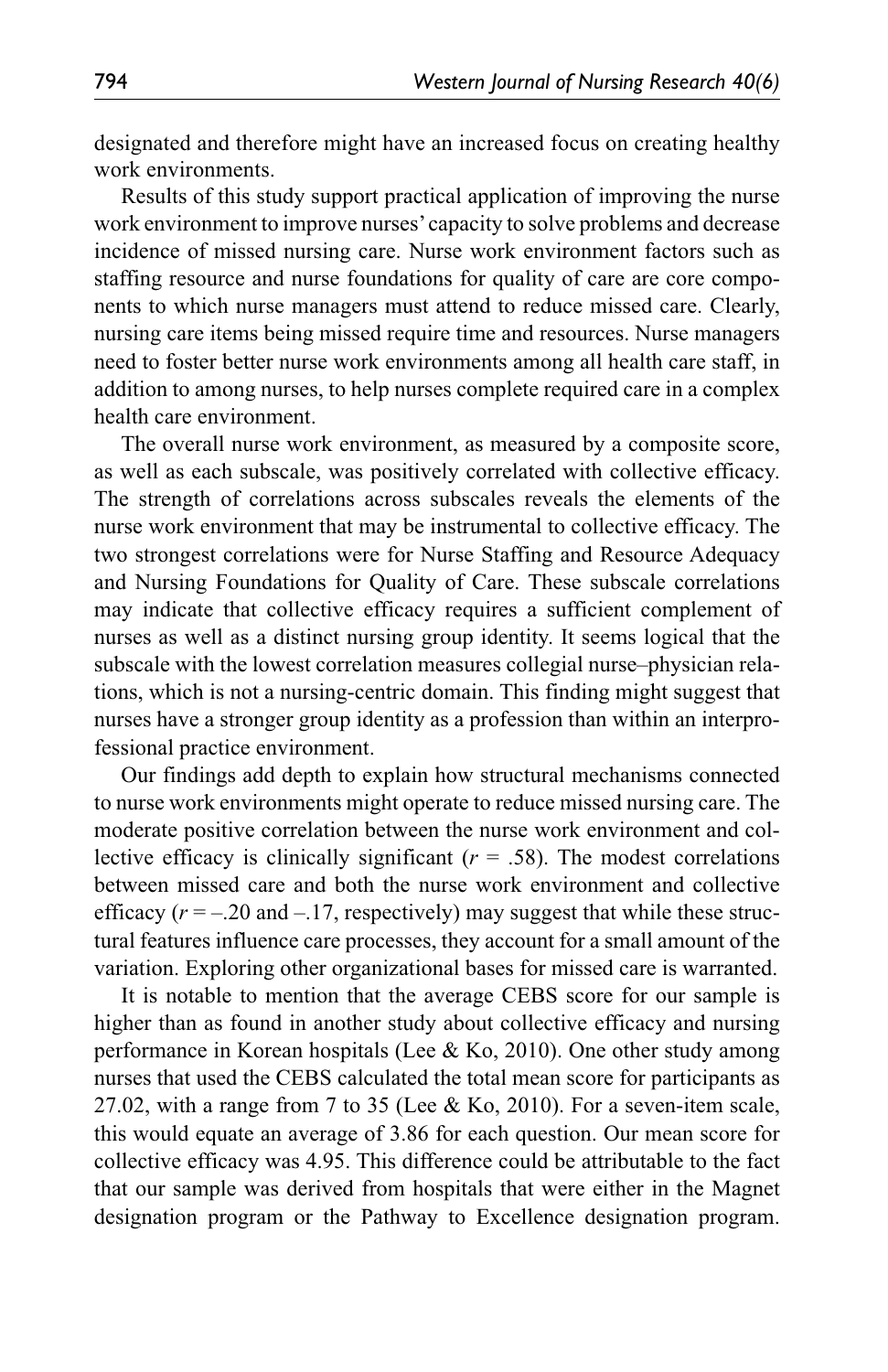Both of these programs emphasize the importance of cultivating healthy work environments (ANCC, 2017).

Results from our sample generalize best to large, multihospital health systems with shared core philosophical underpinnings, such as an emphasis on reaching Magnet designation to demonstrate nursing excellence. The proportion of our sample educated at the Bachelor of Science in Nursing level or above is greater than that of the average Registered Nurse (RN) nationally (80% vs. 55%; Health Resources and Services Administration of the U.S. Department of Health and Human Services, 2013). Our sample is comparable with other missed nursing care samples such as those from the work of Kalisch and colleagues, who report about care missed on medical–surgical and intensive care units (Kalisch & Xie, 2014).

There were limitations of this study. Data were self-reported from a convenience sample of nurses. A cross-sectional design limits causal inference. The sample frame was limited to nurses in five hospitals in one region in the Southwestern United States; response rate was low at 8.1%. The time required to answer a 116-item survey might have reduced participant willingness to participate, thus decreasing the response rate. Same source bias might have influenced correlations among variables studied. The MISSCARE instrument does not include a "never" option; applicable care that is never missed cannot be measured with this instrument.

In conclusion, the nurse work environment was correlated with collective efficacy, the perception that a group can effectively solve problems. Nurses who rate the nurse work environment and collective efficacy more highly miss less nursing care. These findings support ensuring that hospitals have enough human and material resources to promote group cohesion among staff as well as less missed nursing care. Achieving adequate human resources and materials is a modifiable nurse work environment characteristic which, if improved, can decrease missed nursing care.

#### **Acknowledgments**

The first author would like to acknowledge Jesse Chittams, data analyst at University of Pennsylvania's Center for Health Outcomes and Research Policy, for statistical analyses consultation. The authors would also like to acknowledge Dr. Susan Houston, PhD, RN, FAAN, for her review of this study.

#### **Declaration of Conflicting Interests**

The author(s) declared no potential conflicts of interest with respect to the research, authorship, and/or publication of this article.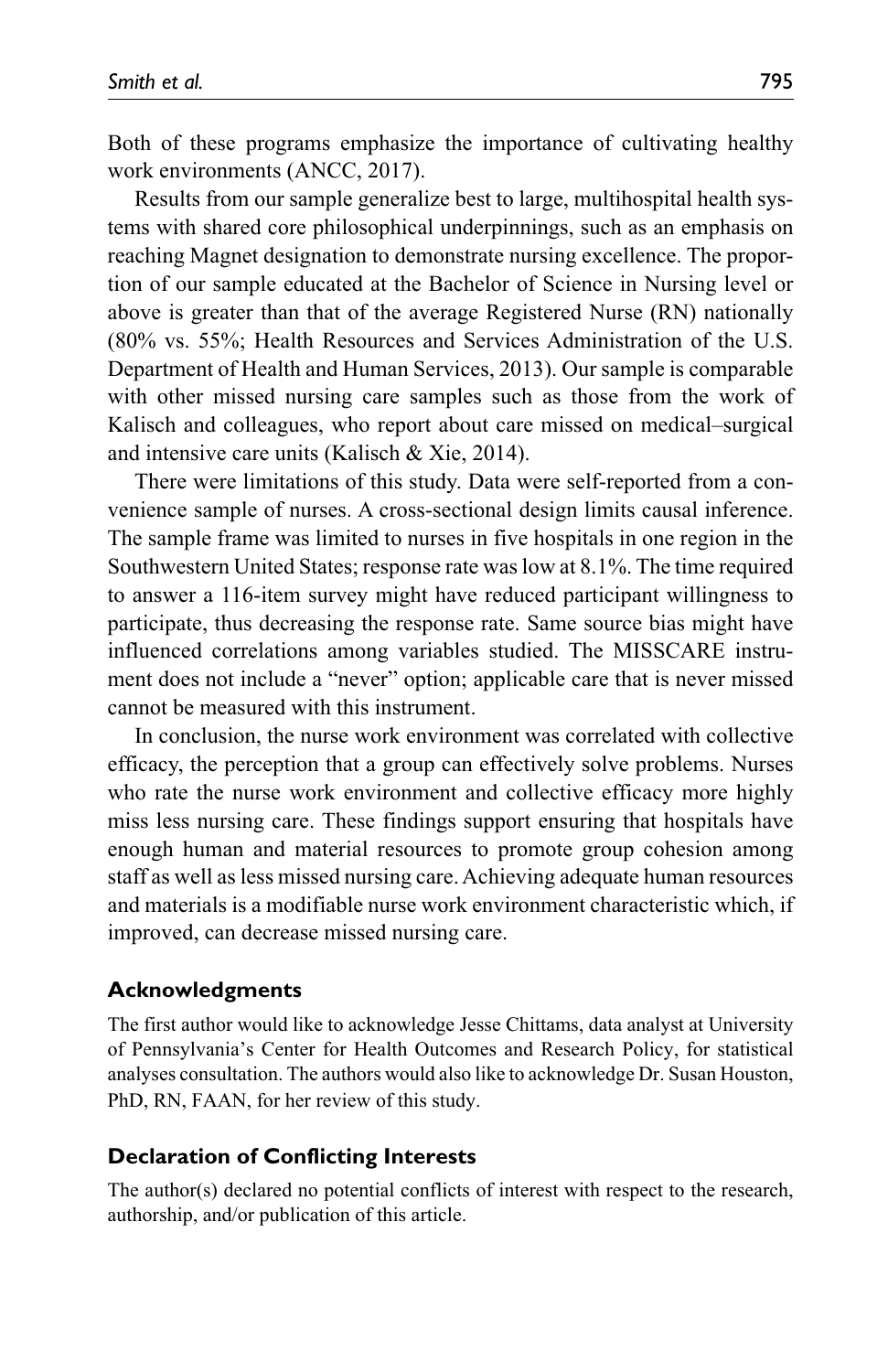#### **Funding**

 The author(s) disclosed receipt of the following financial support for the research, authorship, and/or publication of this article: Dr. Jessica G. Smith is currently supported by a training grant to the Center for Health Outcomes and Policy Research from the National Institute of Nursing Research, National Institutes of Health (T-32-NR-007104, L. Aiken, PI).

#### **ORCID iD**

Jessica G. Smith **b** <https://orcid.org/0000-0003-4769-1905>

#### **References**

- American Nurses Credentialing Center. (2017). *About ANCC*. Retrieved from http:// www.nursecredentialing.org/About-ANCC
- Ausserhofer, D., Zander, B., Busse, R., Schubert, M., De Geest, S., Rafferty, A. M., . . . Schwendimann, R. (2014). Prevalence, patterns and predictors of nursing care left undone in European hospitals: Results from the multicountry cross-sectional RN4CAST study. *British Medical Journal of Quality & Safety*, *23*(2), 126-135. doi:10.1136/bmjqs-2013-002318
- Ayanian, J. Z., & Markel, H. (2016). Donabedian's lasting framework for health care quality. *New England Journal of Medicine*, *375*, 205-207. doi:10.1056/ NEJMp1605101
- Bandura, A. (1982). Self-efficacy mechanism in human agency. *American Psychologist*, *37*, 122-147. doi:10.1037/0003-066X.37.2.122
- Bandura, A. (1997). *Self-efficacy: The exercise of control*. New York, NY: W.H. Freeman.
- Berwick, D., & Fox, D. (2016). "Evaluating the quality of medical care": Donabedian's classic article 50 years later. *The Milbank Quarterly*, *94*, 237-241. doi:10.1111/1468-0009.12189
- Brooks Carthon, J. M., Lasater, K. B., Sloane, D. M., & Kutney-Lee, A. (2015). The quality of hospital work environments and missed nursing care is linked to heart failure readmissions: A cross-sectional study of US hospitals. *British Medical Journal of Quality & Safety*, *24*, 255-263. doi:10.1136/bmjqs-2014-003346
- Chan, E. A., Jones, A., & Wong, K. (2013). The relationships between communication, care and time are intertwined: A narrative inquiry exploring the impact of time on registered nurses' work. *Journal of Advanced Nursing*, *69*, 2020-2029. doi:10.1111/jan.12064
- Donabedian, A. (1980). *Explorations in quality assessment and monitoring* (Vol. 1). Ann Arbor, MI: Health Administration Press.
- Egenberg, S., Oian, P., Eggebo, T. M., Arsenovic, M. G., & Bru, L. E. (2016). Changes in self-efficacy, collective efficacy, and patient outcome following interprofessional simulation training on postpartum haemorrhage. *Journal of Clinical Nursing*, *26*, 3174-3187. doi:10.1111/jocn.13666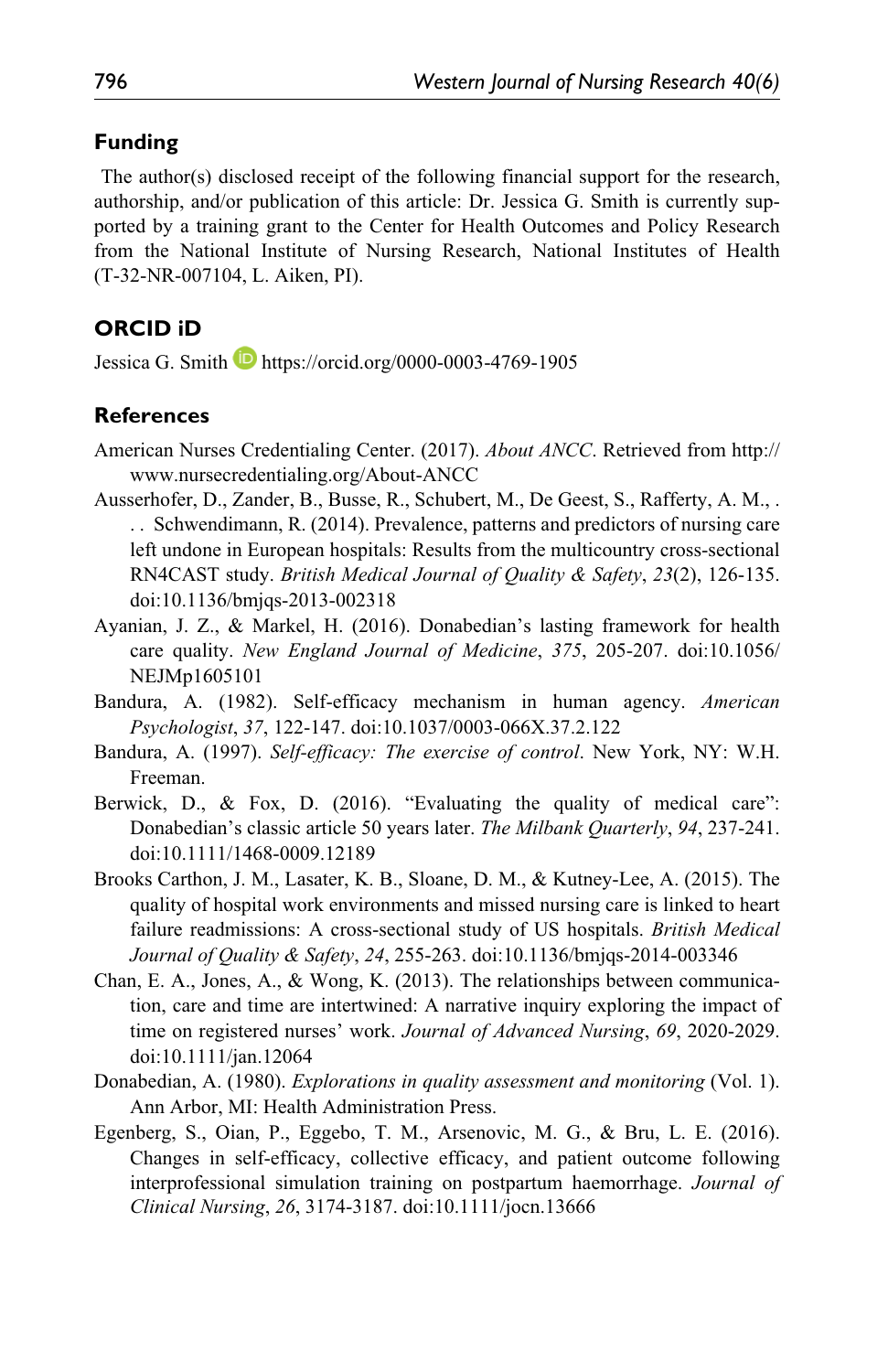- Health Resources and Services Administration of the U.S. Department of Health and Human Services. (2013). *The U.S. nursing workforce: Trends in supply and education*. Retrieved from https://bhw.hrsa.gov/sites/default/files/bhw/nchwa/projections/nursingworkforcetrendsoct2013.pdf
- Hu, L.-T., & Bentler, P. M. (1999). Cutoff criteria for fit indexes in covariance structure analysis: Conventional criteria versus new alternatives. *Structural Equation Modeling: A Multidisciplinary Journal*, *6*, 1-55. doi:10.1080/10705519909540118
- Jones, T. L., Hamilton, P., & Murry, N. (2015). Unfinished nursing care, missed care, and implicitly rationed care: State of the science review. *International Journal of Nursing Studies*, *52*, 1121-1137. doi:10.1016/j.ijnurstu.2015.02.012
- Kalisch, B. J., Landstrom, G. L., & Hinshaw, A. S. (2009). Missed nursing care: A concept analysis. *Journal of Advanced Nursing*, *65*, 1509-1517. doi:10.1111/ j.1365-2648.2009.05027.x
- Kalisch, B. J., Landstrom, G. L., & Williams, R. A. (2009). Missed nursing care: Errors of omission. *Nursing Outlook*, *57*, 3-9. doi:10.1016/j.outlook.2008.05.007
- Kalisch, B. J., & Lee, K. H. (2010). The impact of teamwork on missed nursing care. *Nursing Outlook*, *58*, 233-241. doi:10.1016/j.outlook.2010.06.004
- Kalisch, B. J., Tschannen, D., & Lee, H. (2011a). Does missed nursing care predict job satisfaction? *Journal of Healthcare Management*, *56*, 117-131; discussion 132-113.
- Kalisch, B. J., Tschannen, D., & Lee, K. H. (2011b). Do staffing levels predict missed nursing care? *International Journal for Quality in Health Care*, *23*, 302-308. doi:10.1093/intqhc/mzr009
- Kalisch, B. J., & Williams, R. A. (2009). Development and psychometric testing of a tool to measure missed nursing care. *Journal of Nursing Administration*, *39*, 211- 219. doi:10.1097/NNA.0b013e3181a23cf5
- Kalisch, B. J., & Xie, B. (2014). Errors of omission: Missed nursing care. *Western Journal of Nursing Research*, *36*, 875-890. doi:10.1177/0193945914531859
- Kalisch, B. J., Xie, B., & Ronis, D. L. (2013). Train-the-trainer intervention to increase nursing teamwork and decrease missed nursing care in acute care patient units. *Nursing Research*, *62*, 405-413. doi:10.1097/NNR.0b013e3182a7a15d
- Lake, E. T. (2002). Development of the Practice Environment Scale of the Nursing Work Index. *Research in Nursing & Health*, *25*, 176-188. doi:10.1002/nur.10032
- Lake, E. T., Germack, H. D., & Viscardi, M. K. (2016). Missed nursing care is linked to patient satisfaction: A cross-sectional study of US hospitals. *British Medical Journal of Quality & Safety*, *25*, 535-543. doi:10.1136/bmjqs-2015-003961
- Lee, T. W., & Ko, Y. K. (2010). Effects of self-efficacy, affectivity and collective efficacy on nursing performance of hospital nurses. *Journal of Advanced Nursing*, *66*, 839-848. doi:10.1111/j.1365-2648.2009.05244.x
- Muthén, L. K., & Muthén, B. O. (2012). *Mplus user's guide* (7th ed.). Los Angeles, CA: Author.
- Papastavrou, E., Andreou, P., Tsangari, H., Schubert, M., & De Geest, S. (2014). Rationing of nursing care within professional environmental constraints: A correlational study. *Clinical Nursing Research*, *23*, 314-335. doi:10.1177/1054773812469543